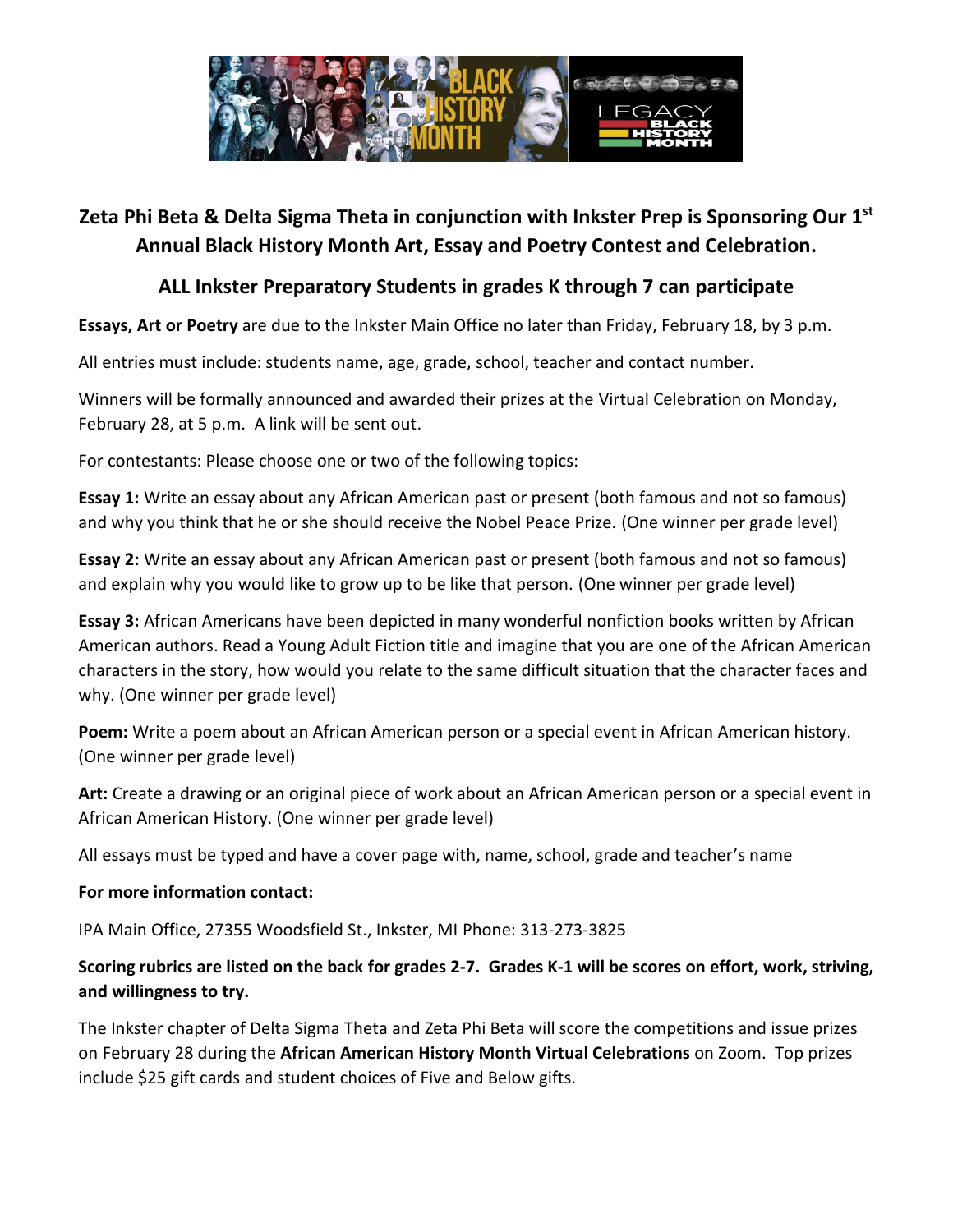

# **ESSAY WRITING RUBRIC**

For each criterion listed, score the essay on a scale of 1-5, with 5 being the best score. Use a separate form for each essay. Do not score in decimals or fractions – whole numbers only.  $5$ =Excellent  $4$ =Above Average  $3$ 

| <b>Criteria</b>                                                                                                                                                                      | 5                                                                                                                                                                                                   |                                                                                                                                                                    | 3                                                                                                                                                | $\mathbf{z}$                                                                               |                                                                                                                                                      | <b>Score</b> |
|--------------------------------------------------------------------------------------------------------------------------------------------------------------------------------------|-----------------------------------------------------------------------------------------------------------------------------------------------------------------------------------------------------|--------------------------------------------------------------------------------------------------------------------------------------------------------------------|--------------------------------------------------------------------------------------------------------------------------------------------------|--------------------------------------------------------------------------------------------|------------------------------------------------------------------------------------------------------------------------------------------------------|--------------|
|                                                                                                                                                                                      | <b>Excellent</b>                                                                                                                                                                                    | <b>Above average</b>                                                                                                                                               | <b>Average</b>                                                                                                                                   | <b>Below average</b>                                                                       | Poor                                                                                                                                                 |              |
| <b>Understanding of the topic: To</b><br>what extent did the writer<br>demonstrate a clear<br>understanding of the question and<br>respond with details about his/her<br>experience? | In-depth understanding: key<br>concepts related to the<br>question and the story are<br>identified and fully defined;<br>excellent use of literary<br>techniques such as<br>comparison and contrast | Key concepts related to<br>the question and the story<br>are adequately identified<br>and defined; average use<br>of literary techniques to<br>describe viewpoints | Key concepts are partially<br>identified and defined:<br>statement that viewpoints<br>exist but little use of<br>supporting details              | Some concepts are<br>identified but not defined;<br>lack of reference to any<br>viewpoints | Complete lack of<br>reference to the question<br>and the story; irrelevant<br>information;<br>unsupported statements.<br>incomplete details          |              |
| <b>Original thinking relative to</b><br>the topic: To what extent was the<br>original thinking relative to the<br>subject?                                                           | Fully, relative to the topic                                                                                                                                                                        | Mostly relative to the<br>topic without errors                                                                                                                     | Partially relative with<br>minor errors                                                                                                          | Somewhat relative with<br>significant errors                                               | Not relative to the topic<br>at all                                                                                                                  |              |
| <b>Effectiveness in presenting a</b><br>point-of-view: To what extent<br>did the writer present his/her<br>point of view?                                                            | Point-of-view fully<br>presented and supported<br>by many facts                                                                                                                                     | Point-of-view<br>presented and<br>supported with some<br>facts                                                                                                     | Point-of-view<br>expressed but limited<br>use of factual<br>information                                                                          | Point-of-view<br>presented without use<br>of supporting facts/<br>opinion only             | Facts are inaccurate<br>Point of view not<br>present                                                                                                 |              |
| Literary style, grammar and<br>spelling                                                                                                                                              | Literary style completely<br>clear and effective.<br>excellent grammar and<br>spelling<br>Varied sentence<br>structure, essay well<br>developed and cohesive                                        | Literary style partially<br>clear and effective.<br>good grammar &<br>spelling<br>Sentence structure<br>somewhat varied; essay<br>well developed and<br>cohesive   | Use of literary<br>technique to convey<br>main ideas but lacking<br>clarity<br>Sentence structure<br>lacks variety but essay<br>mostly developed | Lacks use of literary<br>technique<br>Many errors in<br>grammar and spelling               | Irrelevant and/or<br>erroneous<br>information, main<br>ideas unclear.<br>illegible, grammar<br>and spelling errors<br>consistent throughout<br>essay |              |

# **ART SCORING RUBRIC**

| <b>Extraordinary</b><br>(N/A)                                                                                                                                               | <b>Above average</b><br>(N/A)                                                                                                                                   | Average<br>(N/A)                                                                                                                                                                    | <b>Below average</b><br>(N/A)                                                                                                                                                                                         | Poor<br>(NVA)                                                                                                                                                                                                               |  |
|-----------------------------------------------------------------------------------------------------------------------------------------------------------------------------|-----------------------------------------------------------------------------------------------------------------------------------------------------------------|-------------------------------------------------------------------------------------------------------------------------------------------------------------------------------------|-----------------------------------------------------------------------------------------------------------------------------------------------------------------------------------------------------------------------|-----------------------------------------------------------------------------------------------------------------------------------------------------------------------------------------------------------------------------|--|
| Extraordinary                                                                                                                                                               | Above average                                                                                                                                                   | Average                                                                                                                                                                             | <b>Below average</b>                                                                                                                                                                                                  | Poor                                                                                                                                                                                                                        |  |
| The artwork is planned carefully; understanding<br>of all concepts and instructions is clearly shown.                                                                       | The artwork is planned carefully; understanding<br>of most concepts and instructions is shown.                                                                  | The art work is planned adequately:<br>understanding of some concepts and<br>instructions shown.                                                                                    | The artwork shows little evidence of<br>understanding the concepts and instructions.                                                                                                                                  | The artwork shows no understanding of the<br>concepts and instructions.                                                                                                                                                     |  |
| Extraordinary                                                                                                                                                               | Above average                                                                                                                                                   | Average                                                                                                                                                                             | <b>Below average</b>                                                                                                                                                                                                  | Poor                                                                                                                                                                                                                        |  |
| The artwork shows outstanding<br>craftsmanship.with clear attention to detail.                                                                                              | The artwork shows good craftmanship, with<br>some attention to detail.                                                                                          | The artwork shows average craftmanship and<br>attention to detail.                                                                                                                  | The artwork shows below average craftmanship<br>and little attention to detail.                                                                                                                                       | The artwork shows poor craftmanship and no<br>attention to detail.                                                                                                                                                          |  |
| Extraordinary                                                                                                                                                               | Above average                                                                                                                                                   | Average                                                                                                                                                                             | <b>Below average</b>                                                                                                                                                                                                  | Poor                                                                                                                                                                                                                        |  |
| The artwork demonstrates original personal<br>expession and outstanding problem solving<br>skills                                                                           | The artwork demonstrates some personal<br>expression and logical problem solving skills.                                                                        | The artwork demonstrates an average amount<br>of personal expression.                                                                                                               | The artwork demonstrates little personal<br>expression and problem solving skills.                                                                                                                                    | The artwork lacks evidence of personal<br>expression.                                                                                                                                                                       |  |
| Extraordinary                                                                                                                                                               | Above average                                                                                                                                                   | Average                                                                                                                                                                             | <b>Below average</b>                                                                                                                                                                                                  | Poor                                                                                                                                                                                                                        |  |
| The student put forth extraordinary effort to<br>complete the project well as possible; used class<br>time extremely well.                                                  | The student out forth the effort required to<br>complete the project well; used class time well.                                                                | The student out forth the effort required to<br>finish the project; used class time adequately.                                                                                     | The student out forth the effort required to<br>finish the project; usedclass time adequately.                                                                                                                        | The student out forth no effort or the project<br>was not completed; class time was not used well.                                                                                                                          |  |
| Extraordinary                                                                                                                                                               | Above average                                                                                                                                                   | Average                                                                                                                                                                             | <b>Below average</b>                                                                                                                                                                                                  | Poor                                                                                                                                                                                                                        |  |
| The student is always willing to complete<br>assigned tasks and help set up and clean up<br>projects: works very well with others and makes<br>the most use of studio time. | The student is usually willing to complete<br>assigned tasks and help set up and clean up-<br>projects: works well with others and utilizes the<br>studio time. | The student is sometimes willing to complete<br>assigned tasks and help set up and clean up<br>projects: works somewhat well with others and<br>uses minimum amount of studio time. | The student is rarely willing to complete<br>assigned tasks and help set up and clean up<br>projects; sometimes works well with others, late<br>to class or leaves early (without proper time<br>alloted to project). | The student does not show willingness to<br>complete assigned tasks and help set up and<br>clean up projects; does not work well with<br>others. Late to class or leaves early (without<br>proper time alloted to project). |  |

### **POETRY SCORING RUBRIC**